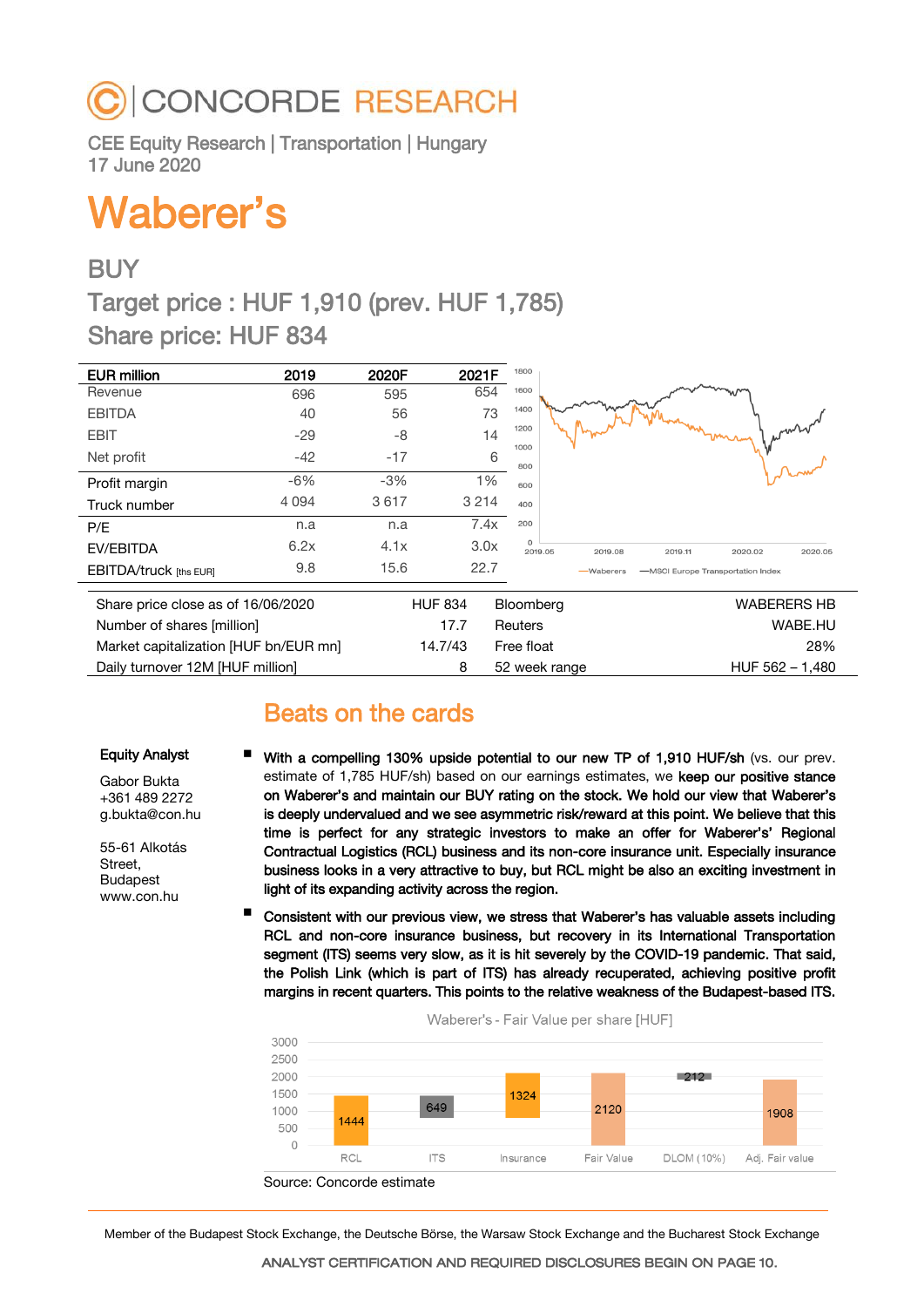- <sup>W</sup>hen valuing Waberer's we continue to use a sum-of-the-parts valuation approach. We think business segments can be well distinguished, as they have negligible direct influence on each other.
	- $\checkmark$  We cut our EV estimate for ITS to -650 HUF/sh (vs. our prev. est. of -400 HUF/sh) in light of the COVID-19 pandemic. Waberer's ITS arm is currently destroying the shareholder value, but measures announced recently are expected to lead to materially higher margins in the mid-term. In addition to this, Waberer's reached minor improvements in the last few quarters at operational levels by increasing order numbers per truck, but the haulier has yet to prove and deliver significantly better results permanently to make us change our assessment on ITS. We are pleased with the fact that Waberer's has started deleveraging its balance sheet, which with debt moratorium currently in place in Hungary may enable Waberer's to fix its liquidity position by the end of 2020. We believe that short-term pain will result in long-term gain, but even so we feel it appropriate to cut our ITS earnings estimate for 2020 by EUR 13mn to net loss of EUR 28mn due to plunging order numbers caused by the coronavirus pandemic.
	- $\checkmark$  We raise our target EV for RCL to 1,445 HUF/sh (vs. our previous est. of 1,370 HUF/sh). Net profit was broadly in line with our estimate in 2019. On the back of the Audi contract, RCL is in a good position to strengthen its core business in Hungary and deliver pre-2018 profit levels over the coming years. We expect ITS net income to arrive at EUR 3mn in 2020.
	- $\checkmark$  We raise or target EV for Insurance unit to HUF 1,325 HUF/sh (vs. our previous est. of 1,010 HUF/sh). We set our EV using an industry average P/E multiple of 8,7x for 2020. Insurance business (Other segment) reached a net profit of EUR 7.7mn (+49% YoY) in 2019. We think that it is sustainable in light of increasing MTPL market in Hungary. Damages are expected to be lower in 2020 vs. 2019 considering the lower traffic due to travel restrictions. We forecast a net profit of about EUR 7.7mn in 2020, broadly flat compared to previous year.
	- $\checkmark$  We also feel it reasonable to apply a 10% liquidity discount for equity valuation because of very low daily stock trading volumes.
- We admit that Waberer's is one of the riskiest plays in our coverage universe, but when things look black, there's always a silver lining. We highlighted several times previously that there are numerous risks to the carrier's future activity. We stress that, if occurs, any proceeds from divestments may differ to a great degree from our segmental EV estimates. We deep-dive into the details on it on Page 4.
- After having six loss-making quarters, Waberer's achieved positive EBIT in Q1/20. However, headline profit numbers are somewhat misleading given huge differences when it comes to segment breakdown. RCL remained relatively strong compared to ITS, while the Insurance unit delivered an outstanding 35% growth in the first quarter at operating level thanks to the expanding activity of the business.
- CEO Mr. Erdélyi said that results for the first quarter were in line with their expectations, with utilization showing better rates as a result of transformation initiatives and successful client acquisitions. Despite improving operations, COVID-19 has a significant impact on Waberer's' profitability as demand for international transportation plunged 40-50% in mid-March. In contrast, the coronavirus pandemic had a short-term positive impact on regional segment as volumes grew, but it can change rapidly as stockpiling effect runs out. However, in light of the current weakness of the global automotive industry, order flows are likely to be subdued going forward. Financial stability in terms of indebtedness and financing daily operation remained secured mostly as a result of debt moratorium in Hungary.
- Waberer's is in the midst of a difficult period. Transportation has been negatively affected by several factors over the recent quarters. Tightening labour markets, higher wages and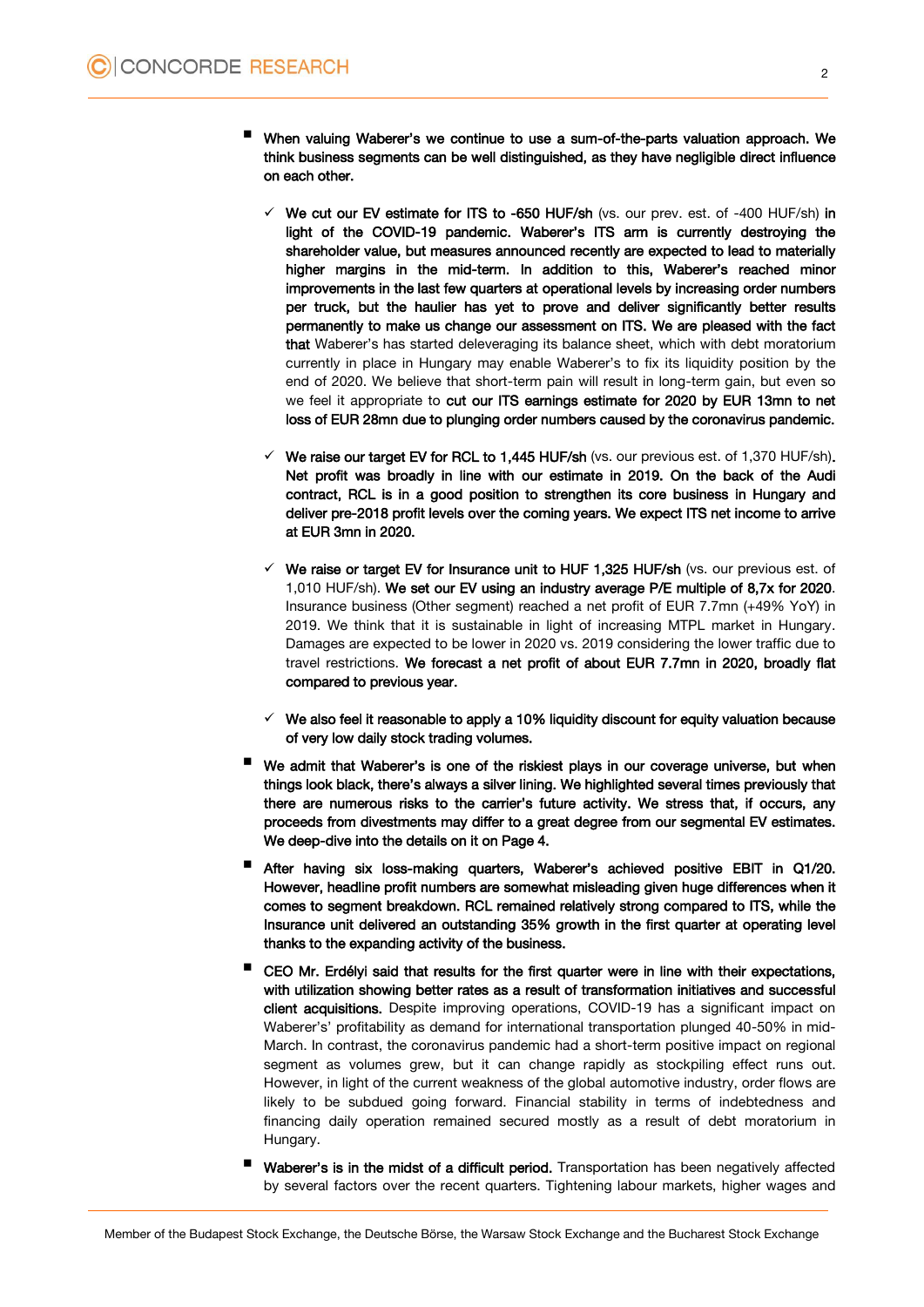the changing cost structure weighed on over the last two years, and Waberer's lost its competitive advantage. Utilization of the fleet had also deteriorated until last summer as the average run of trucks disappointingly dropped below 10,000km/month in the International Transportation Segment due to lower magnitude of order number. It was attributable to the appearance of Balkan hauliers, making the market highly competitive as customers are generally price sensitive and those rivals could offer lower prices. In early 2019, Mgmt. addressed cost saving measures to slash its cost base significantly. However, it wasn't effective enough. Waberer's failed to deliver a massive turnaround what management had been dreaming of for the end of 2019.

 The year of 2020 started with hopes that Waberer's is on track to improve its operations and achieve better results. Thanks to a significant fleet reduction program, which has led to an avg. 15% YoY cut in ITS fleet size, utilization rates have begun to improve gradually. We highlighted several times earlier that the ITS segment is highly dependent on orders coming from the European automotive industry, which makes up almost 25% of segmental revenue. Besides that, the spot market, which accounts for 50% of total ITS sales, is currently under pressure from low shipping prices caused by overcapacity and fierce competition in European transportation markets.

### ITS

- ITS is stumbling on a bumpy road. In our opinion, the recovery in this segment will take a longer period than earlier expected due to the COVID-19 pandemic, whereas debt moratorium in Hungary clearly helps to address liquidity issues by allowing for c30mn euros credit deferral. Customer portfolio has been optimized along with scaling down lossmaking capacities, which has led to better utilization rates from Q2/19 levels. Management succeeded to retain its more profitable blue chip customer base.
- Waberer's aims to increasingly focus on contracted clients and major trade lines in its ITS. Accordingly, Waberer's plans to reduce its fleet size further, while also restructuring the business model. Coronavirus is expected to have a long-lasting impact on the European logistics market and the so-called "taxi" model what Waberer's applied in the past seems no longer viable. Instead, Waberer's intends to concentrate on its contracted clients, enabling it to achieve higher unit revenue, and better quality and profitability. Implementation will take about 6 months according to management.
- ITS is deteriorating the Group's EV by 650 HUF/sh, with shareholder's value hurting deeper than we earlier anticipated. Margins are expected to remain depressed this year in light of coronavirus pandemic, but we look forward a rebound in H2 on the back of effective transformation.
- We cut our earnings forecasts in light of recent developments. We significantly cut our sales forecast by 30/25% to EUR 363/404mn, EBITDA forecast by 54/26% to EUR 22/35mn for 2020/2021F, respectively, vs. our previous estimate. ITS is expected to reach a net loss of EUR 28mn in 2020, followed by a net loss of 8mn in 2021.

### **RCL**

- RCL has benefitted from expanding activity at Audi's Hungarian factory. <sup>A</sup> 3-year contract was signed in AUG/19 with Audi's Hungarian subsidiary present in Győr (Western Hungary), but the service period started just in DEC/19. Accordingly, Waberer's provides in-house logistics services in the engine production plant and operates an external logistic centre. Recent expansion had a meaningful impact on financial performance, resulting in a 33% YoY increase in revenues and a 54% YoY jump in EBITDA in Q1/20.
- We raise our target EV for RCL to 1,445 HUF/sh.
- Operating margins shrunk in 2019 predominantly due to higher wages, transit and fuel costs, but we expect a significant jump in top and bottom line for 2020. Waberer's opted to restructure this segment, and new client acquisitions seem to have a meaningful impact on its earnings, with regional presence expected to remain strong.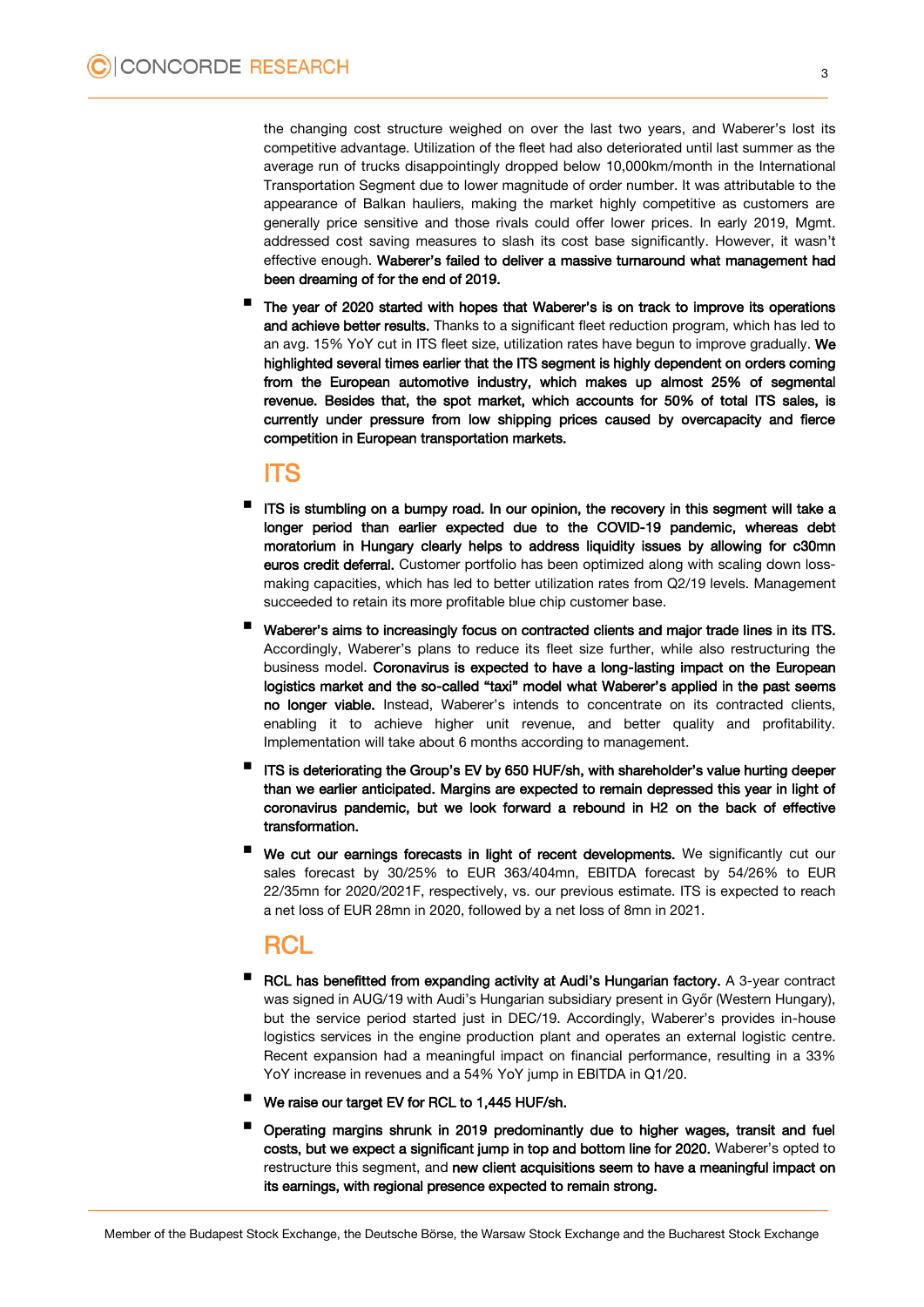We raise our earnings forecast for RCL. We raise our sales forecast by 4/6% to EUR 170/186mn, EBIT forecast by 3/7% to EUR 7mn & EUR 9mn and net profit forecast by 20/39% to EUR 3/6mn for 2020/2021F, respectively. We are concerned that first-quarter growth rates cannot be sustained in Q2-Q3/20 as Audi halted production for weeks due to COVID-19. We expect production to ramp-up by Q4/20, which should contribute to higher margins.

## Other segment (Insurance)

- Insurance segment remained strong, with delivering a 44% YoY increase in 2019 and a 35% YoY increase at the company-defined EBITDA level in Q1/20. WHB expanded its activities in the MTPL segment and retained its  $3<sup>rd</sup>$  position on the Hungarian MTPL market.
- We anticipate another outstanding year for the Insurance segment, and raise or target EV for the Insurance unit to HUF 1,325 HUF/sh.
- Insurance business (Other segment) reached a net profit of EUR 7.7mn (+49% YoY) in 2019. We think that it is sustainable in light of increasing MTPL market in Hungary, but COVID-19 will cause a slight deterioration in profitability. On the other hand, claims for damages are expected to be materially lower in 2020 vs. 2019 as a consequence of lower traffic due to travel restrictions. We forecast a net profit of EUR 7.7mn for 2020.

## Different scenarios imply different outcomes

- We deem that Waberer's is deeply undervalued compared to its estimated intrinsic value. However, there are numerous risks to the carrier's future activity as we highlighted several times earlier.
- Since its listing on the BSE, share price has been steadily declining, which can be attributed to a significant loss in investor confidence following a number of loss-making quarters. Of the three segments, ITS, which is by far the largest revenue-generating segment, is massively loss-making, while RCL and Insurance (Other) segments are sustainably profitable activities. Recognizing this, Waberer's have allegedly carried out a comprehensive review of its two profitable segments recently but no decision has been taken yet on what to do with them. Valuation metrics have been hit hard worldwide in recent months, and M&A markets have all but dried up following the economic downturn caused by the pandemic. We believe that the sale of the non-core segments could only take place at a price that would imply a significant discount of up to 20-30 percent to what we think should otherwise be a fair value of RCL, which however would hardly be unacceptable by the principal shareholder, Mid Europa Partners.
- Low risk Scenario 1: Spin-off: Examining the regional market, Waberer Hungaria, the Waberer's' non-core other segment, operates with outstanding profitability. Its value is estimated at nearly HUF 23 billion (which is 36% higher than the market capitalization of its listed Hungarian peer CIG Pannonia). From the proceeds of the sale, Waberer's could not only stabilize its liquidity position, but could even pay dividends to shareholders, which should be honoured by a positive share price reaction. To distribute these stable positive cash flows to shareholders would be a value-accretive step only in case its core activities, including ITS and RCL segments, became profitable on a consolidated basis in a very short period of time, in our view.
- Moderate risk Scenario 2: Selling RCL segment could be a hot topic in the coming months. The coronavirus pandemic shed light on the fact that Waberer's is a strategically important company in Hungary. Because of this, it cannot be ruled out that strategic investors can come to make a takeover bid for RCL business. We don't think that ITS could be the subject of any imminent deal especially if Hungarian-investors were interested in it. The sale of RCL business certainly involves risks. In our view, against the backdrop of the current economic environment, Waberer's will only be able to sell its RCL business at a deep discount compared to BV, which would harm the interests of minority shareholders.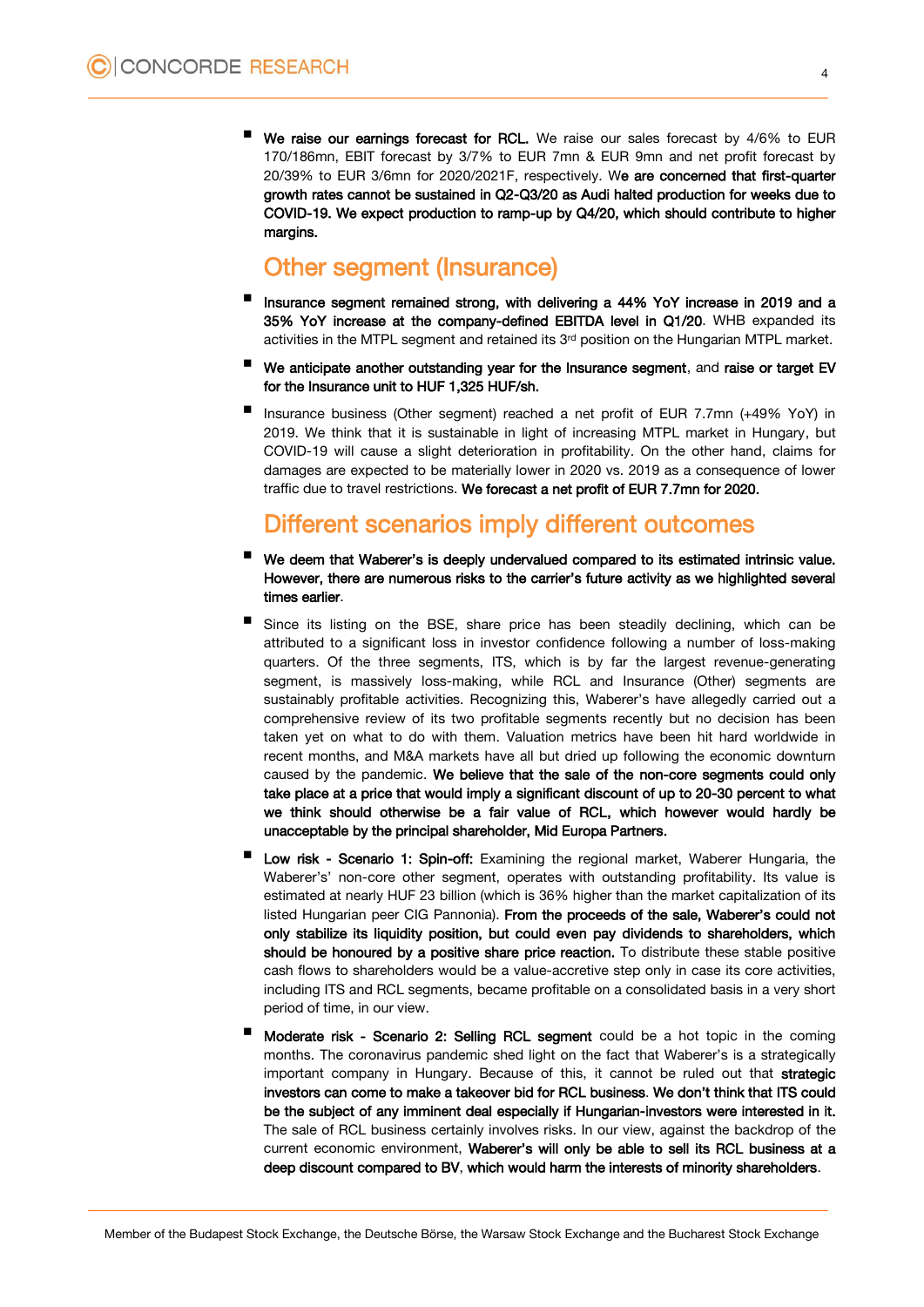High risk - Scenario 3: Additional goodwill write-offs, delisting, divestment. There were several goodwill write offs in recent quarters, which has also reduced the value of shareholder equity. If the majority shareholder sees a significant potential to delist the shares and then sell the business segments separately, we think the buyout offer price will be determined on the basis of an equity-based valuation approach. Book value was nearly EUR 94 million at the end of Q1/20, i.e. more than HUF 1,800 per share, but we expect further reduction over this quarter in light of COVID-19. In the case of further write-offs, the value of equity could deteriorate further, which would push any buyout offer price down to a lower level. However, we also note that the current amount of goodwill on B/S of EUR 31.7mn predominantly relates to the acquisition of Link, which operated well pre-covid.

# Sensitivity tables, valuation

|                  | <u>RCL NOPLAT TV growth</u> |         |         |      |         |      |  |  |
|------------------|-----------------------------|---------|---------|------|---------|------|--|--|
|                  |                             | $0.2\%$ | $0.4\%$ | 0.6% | $0.8\%$ | 1.0% |  |  |
|                  | $0.0\%$                     | 1469    | 1522    | 1578 | 1640    | 1707 |  |  |
|                  | 0.5%                        | 1348    | 1394    | 1444 | 1498    | 1557 |  |  |
| <b>Risk-Free</b> | 1.0%                        | 1234    | 1276    | 1320 | 1368    | 1419 |  |  |
|                  | 1.5%                        | 1129    | 1165    | 1204 | 1247    | 1292 |  |  |
|                  | 2.0%                        | 1030    | 1062    | 1097 | 1134    | 1174 |  |  |

Source: Concorde estimate

#### **Transportation**

RCL segment

| <b>Valuation Summary - Transportation</b> |            | <b>EUR</b> mn     |
|-------------------------------------------|------------|-------------------|
| <b>ITS</b>                                |            | -33               |
| <b>RCL</b>                                |            | 73                |
| <b>Equity Value</b>                       |            | 40                |
| Number of shares (mln)                    |            | 17.5              |
| Fair price (EUR)                          |            | 2.3               |
| <b>EURHUF</b>                             |            | 345               |
| Fair value (HUF)                          |            | 796               |
| Other segment                             |            |                   |
| Waberer Hungaria 2020F                    | <b>EUR</b> | <b>HUF</b>        |
| Revenue [EUR mn/HUF bn]                   | 71.9       | 24.8              |
| Profit [EUR mn/HUF bn]                    | 7.7        | 2.7               |
| ---                                       | - -        | $\cdot$ = $\cdot$ |

| EPS.                      | 0.4  | 152  |
|---------------------------|------|------|
| Profit margin             | 11%  | 11%  |
|                           | 8.7x | 8.7x |
| Peer group median P/E FY0 |      |      |
| Fair value [EUR/sh]       | 3.8  | 1324 |

\*EURHUF=345

Source: Concorde estimate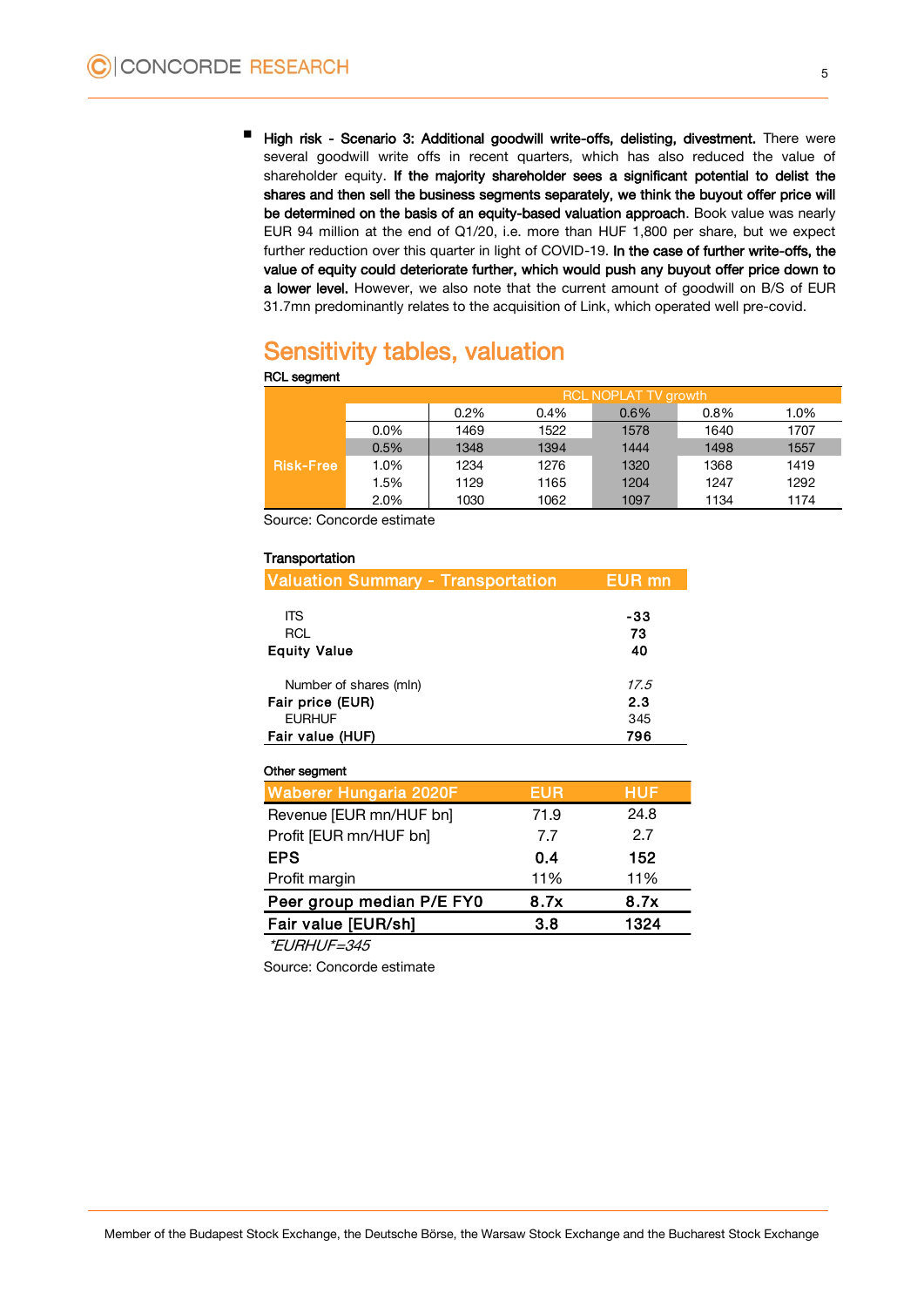### WABERER'S IN CHARTS













Group operating margins



Recovery on Trucks [ths EUR]



Liquidity ratios







Source: Waberer's, Concorde estimate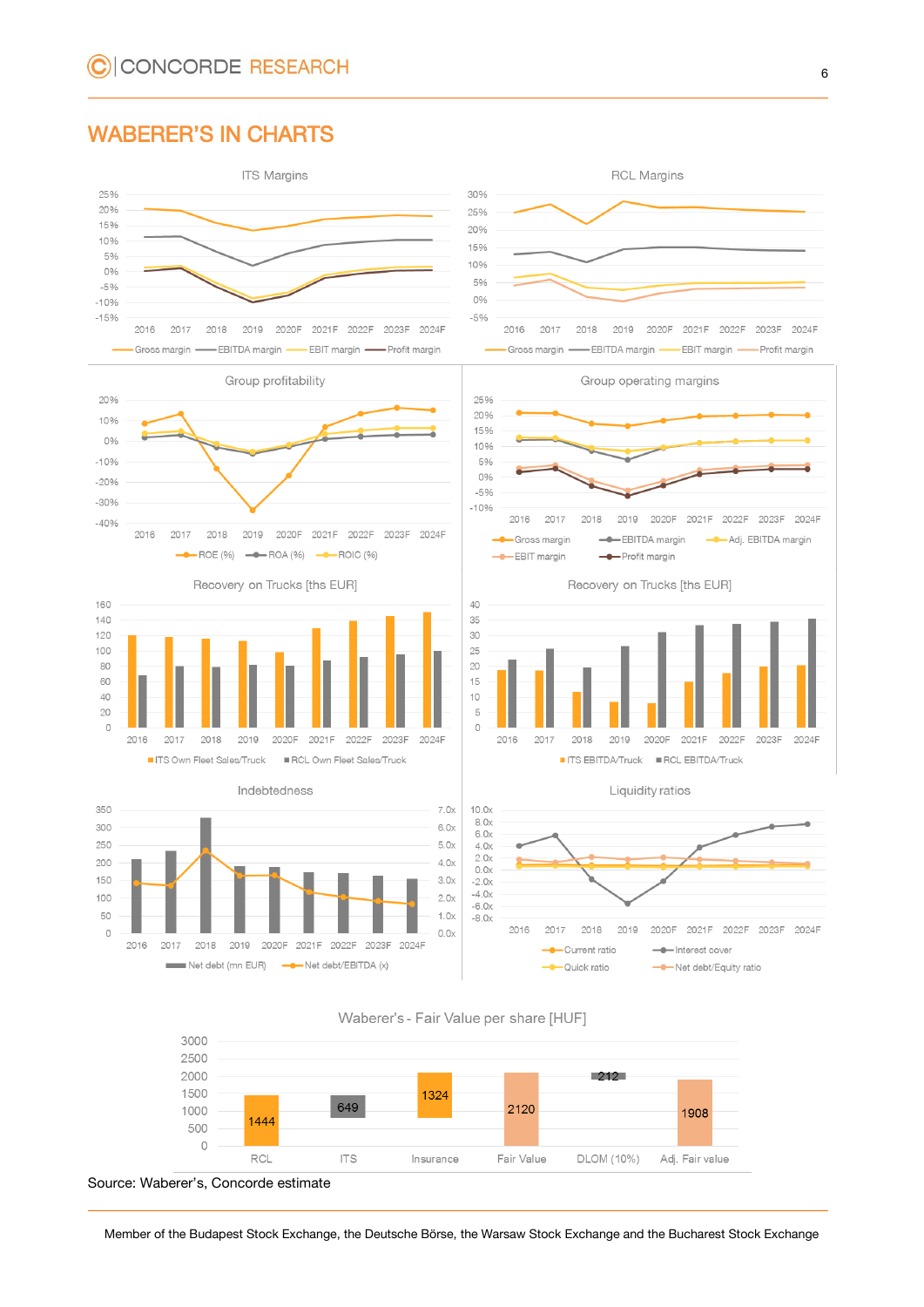# APPENDIX

#### PROFIT AND LOSS [EUR MILLION]

|                               | 2019   | 2020 old | <b>2020 new</b> | <b>2021 old</b>   | 2021<br>new | <b>2022 old</b> | <b>2022 new</b> |
|-------------------------------|--------|----------|-----------------|-------------------|-------------|-----------------|-----------------|
| Revenue                       | 696    | 737      | 595             | 768               | 654         | 812             | 703             |
| <b>OPEX</b>                   | $-580$ | $-597$   | $-487$          | $-618$            | $-525$      | -650            | $-563$          |
| Gross profit                  | 116    | 139      | 109             | <i><b>150</b></i> | 129         | 163             | 140             |
| <b>EBITDA</b>                 | 40     | 73       | 56              | 82                | 73          | 92              | 81              |
| Non-recurring items           | 18     | 0        |                 | 0                 | $\Omega$    | 0               | 0               |
| <b>Recurring EBITDA</b>       | 58     | 73       | 57              | 82                | 73          | 92              | 81              |
| Depreciation and amortization | $-69$  | -69      | -64             | $-69$             | $-58$       | -70             | $-60$           |
| <b>EBIT</b>                   | $-29$  |          | $-8$            | 13                | 14          | 21              | 22              |
| Net financial result          | $-6$   | $-7$     | $-4$            | $-7$              | $-4$        | $-7$            | $-4$            |
| <b>EBT</b>                    | $-35$  | $-3$     | $-12$           | 6                 | 10          | 14              | 18              |
| Tax                           | $-6$   | $-5$     | $-4$            | -6                | $-5$        | -6              | $-5$            |
| Net Income                    | $-42$  | $-8$     | $-17$           |                   | 6           | 9               | 13              |
| <b>Recurring Net Income</b>   | $-23$  | $-8$     | $-16$           |                   | 6           | 9               | 13              |

#### BALANCE SHEET [EUR MILLION]

|                                     | 2016 | 2017 | 2018     | 2019 | 2020F | 2021F    | 2022F    |
|-------------------------------------|------|------|----------|------|-------|----------|----------|
| Property                            | 20   | 21   | 69       | 69   | 80    | 84       | 94       |
| <b>Vehicles</b>                     | 233  | 294  | 322      | 154  | 130   | 117      | 119      |
| Total property, plant and equipment | 262  | 324  | 399      | 228  | 217   | 208      | 220      |
| Intangible assets                   | 23   | 62   | 61       | 50   | 50    | 50       | 50       |
| <b>TOTAL NON-CURRENT ASSETS</b>     | 344  | 453  | 543      | 389  | 378   | 369      | 380      |
| Inventories                         | 3    | 4    | 4        | 4    | 3     | 4        | 4        |
| Trade receivables                   | 88   | 119  | 114      | 112  | 95    | 105      | 113      |
| Cash and cash equivalents           | 32   | 59   | 58       | 51   | 37    | 40       | 43       |
| <b>TOTAL CURRENT ASSETS</b>         | 169  | 229  | 231      | 217  | 186   | 199      | 211      |
| <b>TOTAL ASSETS</b>                 | 513  | 681  | 774      | 606  | 564   | 568      | 591      |
| Share capital                       | 5    | 6    | 6        | 6    | 6     | 6        | 6        |
| Reserves and retained earnings      | 102  | 163  | 139      | 98   | 82    | 88       | 100      |
| Non-controlling interest            | 8    | 8    | $\Omega$ | 0    | 0     | $\Omega$ | $\Omega$ |
| TOTAL SHAREHOLDERS' EQUITY          | 114  | 175  | 145      | 104  | 87    | 93       | 106      |
| Long-term portion of leasing        | 162  | 207  | 261      | 129  | 119   | 110      | 112      |
| <b>TOTAL LONG-TERM LIABILITIES</b>  | 211  | 278  | 342      | 237  | 227   | 218      | 220      |
| Short-term loans and borrowings     | 15   | 5    | 18       | 49   | 49    | 49       | 49       |
| Short-term portion of leasing       | 66   | 81   | 106      | 65   | 60    | 55       | 56       |
| Trade payables                      | 84   | 114  | 133      | 118  | 107   | 118      | 127      |
| <b>TOTAL CURRENT LIABILITIES</b>    | 188  | 228  | 286      | 266  | 250   | 256      | 266      |
| <b>TOTAL EQUITY AND LIABILITIES</b> | 513  | 681  | 774      | 606  | 564   | 568      | 591      |

#### CASH-FLOW STATEMENT [EUR MILLION]

| <b>Simplified Cash Flow</b>      | 2016  | 2017           | 2018  | 2019  | 2020F | 2021F | 2022F |
|----------------------------------|-------|----------------|-------|-------|-------|-------|-------|
| Profit/loss before tax           | 14    | 23             | $-16$ | $-35$ | $-12$ | 10    | 18    |
| D&A (excl. Impairment)           | 52    | 56             | 66    | 62    | 64    | 58    | 60    |
| Working cap                      | 8     | $\overline{2}$ | 18    | $-6$  | 6     |       |       |
| <b>Others</b>                    | -3    | 3              | 13    | 31    | 0     | $-1$  | -1    |
| <b>Operating Cash-Flow</b>       | 71    | 84             | 81    | 51    | 58    | 69    |       |
| CAPEX (incl. Lease payment)      | $-40$ | $-59$          | $-61$ | $-65$ | $-58$ | $-53$ | $-54$ |
| <b>Investing Cash-Flow</b>       | $-38$ | $-59$          | $-76$ | $-84$ | $-68$ | $-62$ | $-69$ |
| <b>Financing Cash-Flow</b>       | $-12$ |                | $-7$  | 26    | -4    | $-4$  | -4    |
| Changes in cash                  | 21    | 27             | -1    | $-7$  | $-14$ | 3     | 4     |
| Cash and cash equivalents at the | 32    | 59             | 58    | 51    | 37    | 40    | 43    |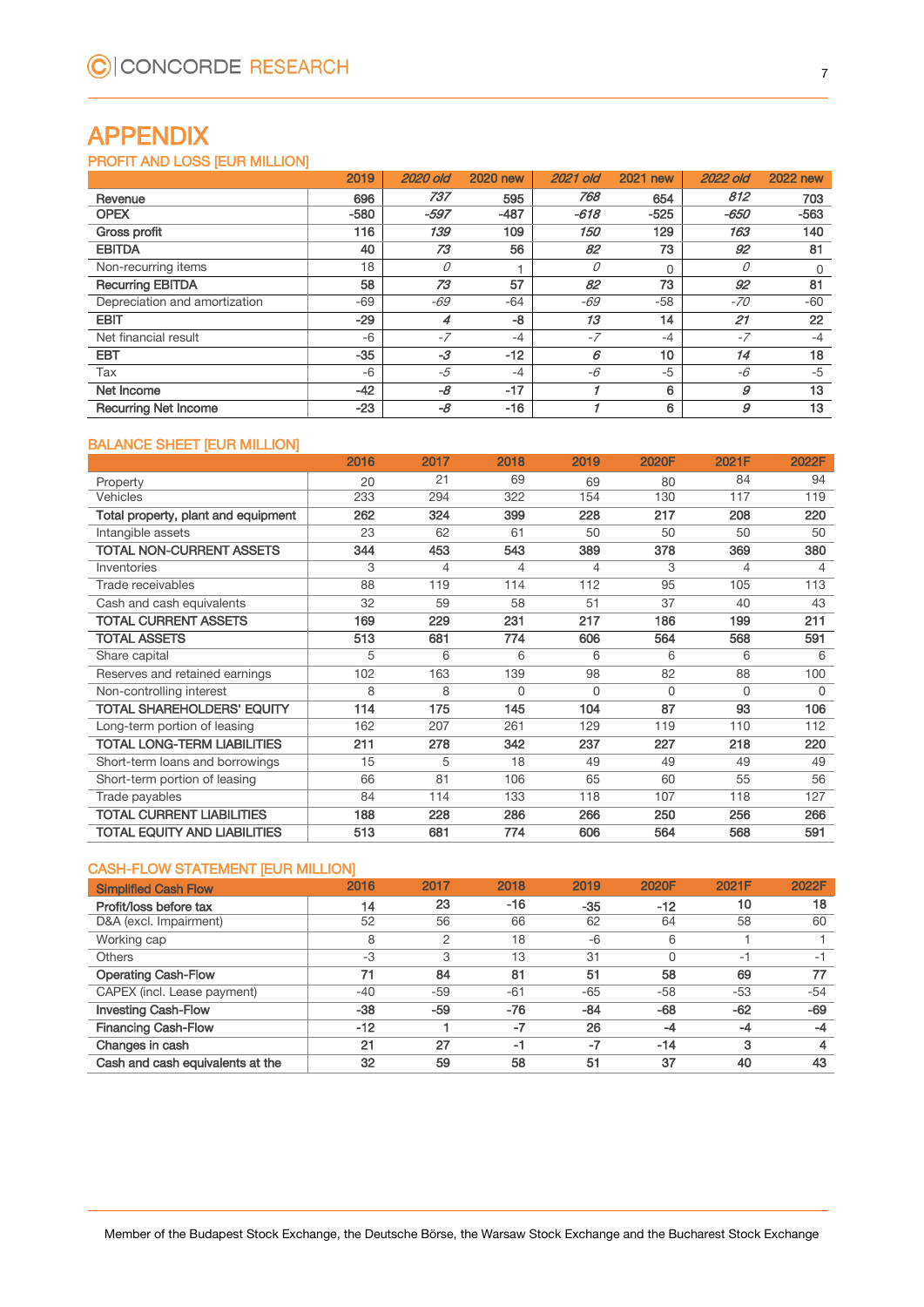# C CONCORDE RESEARCH

#### KPIS

|                                  | 2016    | 2017  | 2018     | 2019     | 2020F       | 2021F       | 2022F    |
|----------------------------------|---------|-------|----------|----------|-------------|-------------|----------|
| Price (HUF) (year-end)           | 5 100   | 4700  | 2 3 0 0  | 1 0 8 0  | 834         | 834         | 834      |
| EURHUF (year-end)                | 311     | 309   | 319      | 330      | 345         | 345         | 345      |
| EPS (HUF)                        | 162     | 322   | $-377$   | $-784$   | $-322$      | 112         | 252      |
| EPS growth (%)                   |         | 99%   | $-217%$  | 108%     | $-59%$      | $-135%$     | 124%     |
| EPS (EUR)                        | 0.5     | 1.0   | $-1.2$   | $-2.4$   | $-0.9$      | 0.3         | 0.7      |
| EPS growth (%)                   |         | 100%  | $-214%$  | 101%     | $-60%$      | $-135%$     | 124%     |
| DPS (HUF)                        | 0.0     | 0.0   | 0.0      | 0.0      | 0.0         | 0.0         | 0.0      |
| DPS (EUR)                        | 0.0     | 0.0   | 0.0      | 0.0      | 0.0         | 0.0         | 0.0      |
| <b>BVPS (HUF)</b>                | 1872    | 2923  | 2612     | 1941     | 1 6 9 6     | 1809        | 2 0 6 1  |
| BVPS growth (%)                  |         | 56%   | $-11%$   | $-26%$   | $-12%$      | 7%          | 14%      |
| <b>BVPS (EUR)</b>                | 6.0     | 9.5   | 8.2      | 5.9      | 4.9         | 5.2         | 6.0      |
| BVPS growth (%)                  |         | 57%   | $-13%$   | $-28%$   | $-16%$      | 7%          | 14%      |
| TBVPS (HUF)                      | 1 4 7 5 | 1833  | 1508     | 1 0 1 2  | 730         | 842         | 1 0 9 4  |
| TBVPS growth (%)                 |         | 24%   | $-18%$   | $-33%$   | $-27%$      | 15%         | 30%      |
| <b>TBVPS (EUR)</b>               | 4.7     | 5.9   | 4.7      | 3.1      | 2.1         | 2.4         | 3.2      |
| TBVPS growth (%)                 |         | 25%   | $-20%$   | $-35%$   | $-31%$      | 15%         | 30%      |
| Total no. of shares (mln)        | 17.7    | 17.7  | 17.7     | 17.6     | 17.7        | 17.7        | 17.7     |
| Total no. of shares w/o Treasury | 17.4    | 17.4  | 17.4     | 17.4     | 17.5        | 17.5        | 17.5     |
| <b>Book Value</b>                | 106     | 167   | 145      | 104      | 87          | 93          | 106      |
| Tangible Book Value              | 84      | 105   | 84       | 54       | 37          | 43          | 56       |
| Market capitalization (EUR)      | 290     | 269   | 128      | 58       | 43          | 43          | 43       |
| -Cash & Equivalents              | $-32$   | $-59$ | $-58$    | $-51$    | $-37$       | $-40$       | $-43$    |
| +Minority                        | 8       | 8     | $\Omega$ | $\Omega$ | $\mathbf 0$ | $\mathbf 0$ | $\Omega$ |
| +Total debt                      | 243     | 293   | 385      | 242      | 227         | 214         | 216      |
| Enterprise value                 | 509     | 512   | 455      | 249      | 233         | 218         | 216      |
| <b>Invested Capital</b>          | 391     | 535   | 594      | 405      | 374         | 367         | 382      |

Source: Concorde's estimate

#### **BREAKDOWNS**

| <b>REVENUE BREAKDOWN</b>     | 2016 | 2017 | 2018 | 2019  | 2020F | 2021F | 2022F |
|------------------------------|------|------|------|-------|-------|-------|-------|
| <b>ITS</b>                   | 78%  | 74%  | 74%  | 69%   | 60%   | 61%   | 61%   |
| <b>RCL</b>                   | 17%  | 18%  | 18%  | 21%   | 28%   | 28%   | 28%   |
| Insurance                    | 5%   | 7%   | 8%   | 10%   | 12%   | 11%   | 11%   |
| <b>EBITDA BREAKDOWN</b>      | 2016 | 2017 | 2018 | 2019  | 2020F | 2021F | 2022F |
| <b>ITS</b>                   | 77%  | 72%  | 67%  | 48%   | 39%   | 49%   | 52%   |
| <b>RCL</b>                   | 18%  | 20%  | 23%  | 37%   | 45%   | 38%   | 36%   |
| Profit margin                | 6%   | 8%   | 10%  | 15%   | 16%   | 13%   | 12%   |
| <b>EBIT BREAKDOWN</b>        | 2016 | 2017 | 2018 | 2019  | 2020F | 2021F | 2022F |
| <b>ITS</b>                   | 36%  | 39%  | n.a  | n.a   | n.a   | n.a   | 11%   |
| <b>RCL</b>                   | 39%  | 35%  | n.a  | n.a   | n.a   | n.a   | 45%   |
| Insurance                    | 24%  | 25%  | n.a  | n.a   | n.a   | n.a   | 44%   |
| <b>COST BREAKDOWN</b>        | 2016 | 2017 | 2018 | 2019F | 2020F | 2021F | 2022F |
| Direct wages                 | 16%  | 16%  | 16%  | 17%   | 15%   | 15%   | 16%   |
| Indirect wages               | 5%   | 5%   | 5%   | 5%    | 4%    | 4%    | 4%    |
| Fuel                         | 19%  | 18%  | 18%  | 16%   | 13%   | 13%   | 14%   |
| Toll & transit               | 17%  | 17%  | 17%  | 16%   | 16%   | 17%   | 17%   |
| Subcontractors & reinsurance | 20%  | 22%  | 22%  | 17%   | 23%   | 24%   | 24%   |
| Depreciation                 | 9%   | 9%   | 9%   | 10%   | 11%   | 9%    | 9%    |
| <b>Others</b>                | 14%  | 12%  | 13%  | 19%   | 18%   | 17%   | 16%   |

Source: Concorde's estimate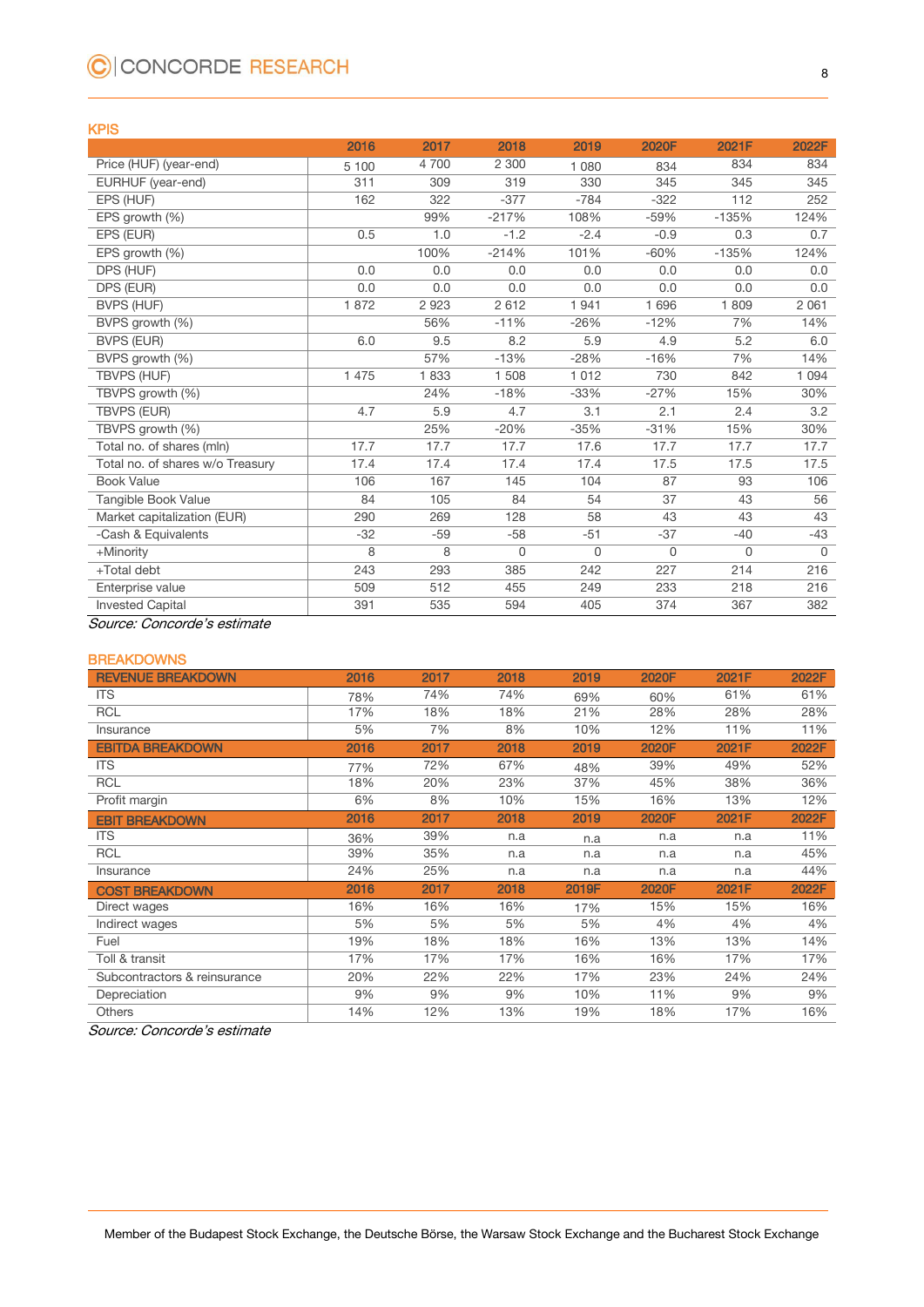#### MARGINS, MULTIPLES, RATIOS

| <b>GROUP margins</b>             | 2016            | 2017  | 2018            | 2019            | 2020F            | 2021F | 2022F          |
|----------------------------------|-----------------|-------|-----------------|-----------------|------------------|-------|----------------|
| Gross margin                     | 21%             | 21%   | 17%             | 17%             | 18%              | 20%   | 20%            |
| EBITDA margin                    | 12%             | 12%   | 8%              | 6%              | 9%               | 11%   | 12%            |
| Adj. EBITDA margin               | 13%             | 13%   | 9%              | 8%              | 10%              | 11%   | 12%            |
| <b>EBIT</b> margin               | 3%              | 4%    | $-1%$           | $-4%$           | $-1%$            | 2%    | 3%             |
| Profit margin                    | 2%              | 3%    | $-3%$           | $-6%$           | $-3%$            | 1%    | 2%             |
| <b>ITS margins</b>               | 2016            | 2017  | 2018            | 2019            | 2020F            | 2021F | 2022F          |
| Gross margin                     | 20%             | 20%   | 16%             | 13%             | 15%              | 17%   | 18%            |
| EBITDA margin                    | 11%             | 11%   | 7%              | 2%              | 6%               | 9%    | 10%            |
| Adj. EBITDA margin               | 12%             | 12%   | 8%              | 6%              | 6%               | 9%    | 10%            |
| EBIT margin                      | 1%              | 2%    | $-4%$           | $-9%$           | $-7%$            | $-1%$ | 1%             |
| Profit margin                    | 0%              | 1%    | $-5%$           | $-10%$          | $-8%$            | $-2%$ | $-1%$          |
| <b>RCL margins</b>               | 2016            | 2017  | 2018            | 2019            | 2020F            | 2021F | 2022F          |
| Gross margin                     | 25%             | 27%   | 22%             | 28%             | 26%              | 26%   | 26%            |
| EBITDA margin                    | 13%             | 14%   | 11%             | 14%             | 15%              | 15%   | 15%            |
| EBIT margin                      | 6%              | 8%    | 4%              | 3%              | 4%               | 5%    | 5%             |
| Profit margin                    | 4%              | 6%    | 1%              | 0%              | 2%               | 3%    | 3%             |
| <b>Insurance margins</b>         | 2016            | 2017  | 2018            | 2019            | 2020F            | 2021F | 2022F          |
| Gross margin                     | 16%             | 14%   | 13%             | 15%             | 14%              | 14%   | 14%            |
| EBITDA margin                    | 13%             | 14%   | 11%             | 13%             | 13%              | 13%   | 13%            |
| <b>EBIT</b> margin               | 12%             | 13%   | 11%             | 13%             | 12%              | 12%   | 12%            |
| Profit margin                    | 9%              | 10%   | 9%              | 11%             | 11%              | 11%   | 11%            |
|                                  | 2016            | 2017  | 2018            | 2019F           | 2020F            | 2021F | 2022F          |
| <b>Multiples</b>                 |                 | 14.6x | n.a             |                 |                  | 7.4x  | 3.3x           |
| P/E<br>P/BV                      | 31.6x<br>2.7x   | 1.6x  | 0.9x            | n.a<br>0.6x     | n.a<br>0.5x      | 0.5x  | 0.4x           |
| P/TBV                            | 3.5x            | 2.6x  | 1.5x            | 1.1x            | 1.1x             | 1.0x  | 0.8x           |
| EV/CF                            | 0.9x            | 1.1x  | 4.6x            | n.a             | n.a              | 1.6x  | 1.4x           |
| EV/sales                         | 0.9x            | 0.8x  | 0.6x            | 0.4x            | 0.4x             | 0.3x  | 0.3x           |
| EV/EBITDA                        | 7.4x            | 6.2x  | 8.0x            | 6.2x            | 4.1x             | 3.0x  | 2.6x           |
| Dividend yield (%)               | 0%              | 0%    | 0%              | 0%              | 0%               | $0\%$ | 0%             |
| FCF yield (%)                    | 12%             | 10%   | 4%              | $-57%$          | $-23%$           | 16%   | 18%            |
|                                  | 2016            | 2017  | 2018            | 2019F           | 2020F            | 2021F | 2022F          |
| <b>Ratios</b>                    |                 | 18%   | 9%              |                 |                  | 10%   | 8%             |
| Sales growth (%)                 | 9%              | 13%   | $-13%$          | $-5%$<br>$-34%$ | $-15%$<br>$-17%$ | 6%    | 13%            |
| ROE (%)<br>ROA (%)               | 2%              | 3%    | $-3%$           | $-6%$           | $-3%$            | 1%    | 2%             |
|                                  | 4%              |       | $-1%$           | $-5%$           | $-2%$            | 3%    | 5%             |
| ROIC (%)                         |                 | 5%    | 5.1x            | 3.3x            |                  |       |                |
| Net debt/EBITDA (x)              | 2.9x            | 2.7x  |                 |                 | 3.3x             | 2.4x  | 2.1x           |
| Net debt (mn EUR)                | 211             | 234   | 327             | 191             | 191              | 175   | 173            |
| CAPEX/Depreciation (x)           | 0.9x            | 1.2x  | 1.3x            | 1.5x            | 1.1x             | 1.1x  | 1.2x           |
| Depreciation/Sales (%)           | 9%              | 8%    | 9%              | 10%             | 11%              | 9%    | 8%             |
| Liquidity                        | 2016            | 2017  | 2018            | 2019F           | 2020F            | 2021F | 2022F          |
| Current ratio                    | 0.9x            | 1.0x  | 0.8x            | 0.8x            | 0.7x             | 0.8x  | 0.8x           |
| Interest cover                   | 4.1x            | 5.8x  | $-1.9x$         | $-5.5x$         | $-1.9x$          | 3.7x  | 5.7x           |
| Quick ratio                      | 0.6x            | 0.8x  | 0.6x            | 0.6x            | 0.5x             | 0.6x  | 0.6x           |
| Net debt/Equity ratio            | 1.9x            | 1.3x  | 2.3x            | 1.8x            | 2.2x             | 1.9x  | 1.6x           |
| <b>Working Cap turnover days</b> | 2016            | 2017  | 2018            | 2019F           | 2020F            | 2021F | 2022F          |
| Receivables                      | 2               | 2     | $\overline{2}$  | 2               | $\overline{2}$   | 2     | $\overline{2}$ |
| Inventories                      | 56              | 65    | $\overline{57}$ | 59              | 59               | 59    | 59             |
| Payables                         | 61              | 71    | 72              | 66              | 66               | 66    | 66             |
| <b>Recovery [in EUR ths]</b>     | 2016            | 2017  | 2018            | 2019F           | 2020F            | 2021F | 2022F          |
| <b>ITS EBITDA/Truck</b>          | 19              | 19    | 12              | 8               | 8                | 15    | 18             |
| <b>RCL EBITDA/Truck</b>          | $\overline{22}$ | 26    | 20              | $\overline{27}$ | 31               | 33    | 34             |
| ITS Own Fleet Sales/Truck        | 120             | 118   | 116             | 113             | 99               | 129   | 139            |
| RCL Own Fleet Sales/Truck        | 68              | 80    | 79              | 82              | 81               | 88    | 92             |

Source: Concorde's estimate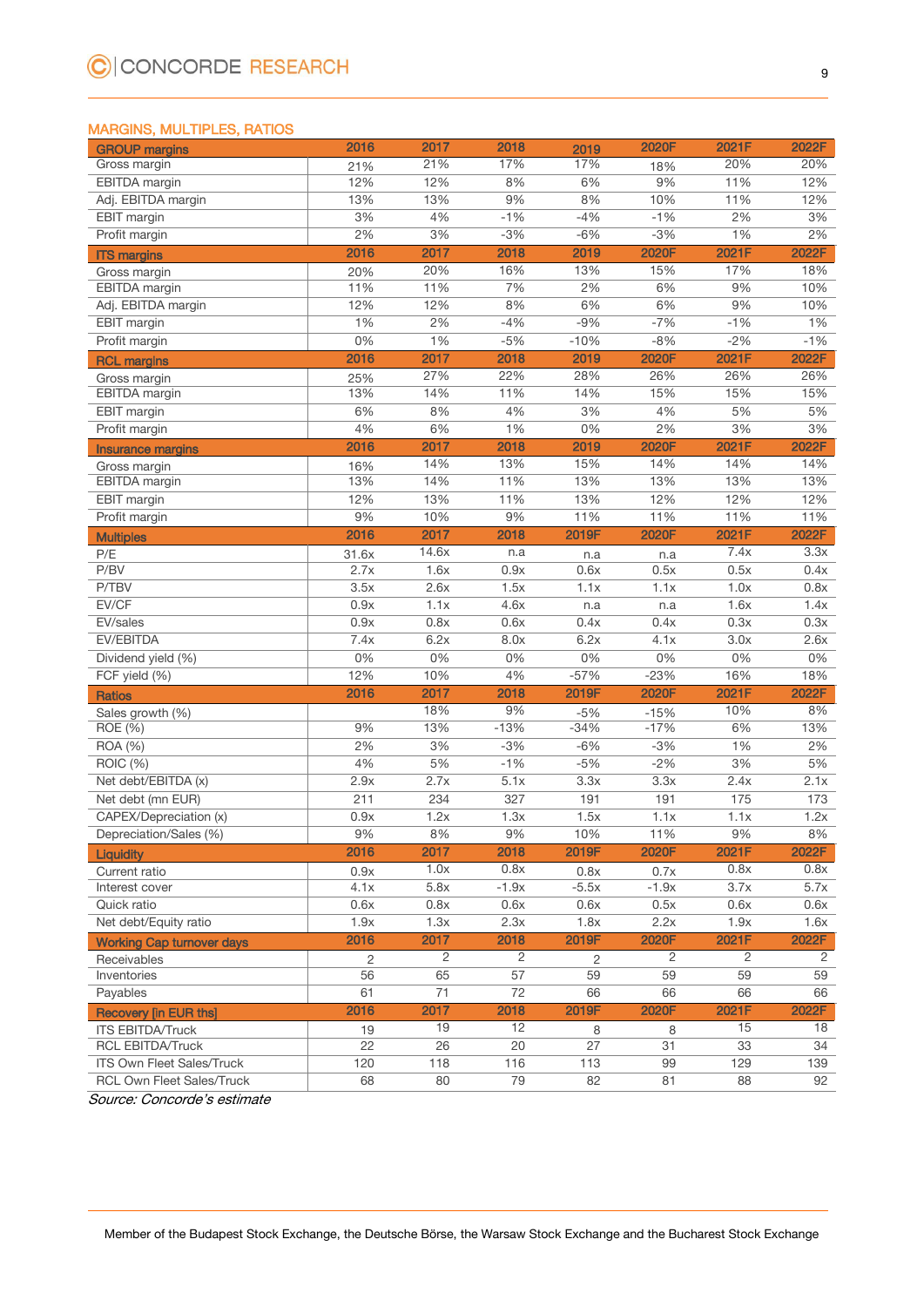Concorde Securities Ltd. does and seeks to do business with companies covered in its research reports. As a result, investors should be aware that the firm may have a conflict of interests that could affect the objectivity of this report. Investors should consider this report as only a single factor in making their investment decision. For analysts' certification and other important disclosures, please refer to the "Disclaimer" section at the end of this report.

#### DISCLAIMER I.

This research report has been prepared by Concorde Securities Ltd., a full-service Hungarian investment banking, investment management and brokerage firm. Concorde Securities Ltd. is under the supervision of the National Bank of Hungary in its capacity as financial supervisory authority.

Concorde Securities Ltd. is registered in Hungary and does not have any subsidiaries, branches or offices outside of Hungary. Therefore we are not allowed to provide direct investment banking services to US investors and restrictions may apply to our potential investment banking services according to your country's jurisdiction. For important disclosures to U.S. investors, please refer of the "Notice to U.S. Investors" section at the end of this Disclaimer.

Our salespeople, traders and other professionals may provide oral or written market commentary or trading strategies to our clients that reflect opinions that are their own and may be contrary to the opinions expressed in our research products, and our proprietary trading and investing businesses may make investment decisions that are inconsistent with the recommendations expressed by our analysts or traders.

Our research, sales and trading professionals are paid based on the profitability of the respective divisions of Concorde Securities Ltd., which from time-to-time may include revenues from the firm's capital market activity. Concorde Securities Ltd. does not prohibit analysts, salespeople and traders from maintaining a financial interest in the securities or futures of any companies that they cover or trade on their clients' behalf in strict compliance with the Hungarian Capital Markets Act.

#### ANALYSTS CERTIFICATION

The research analysts undersigned and responsible for the preparation of this report hereby certify that (i) the views expressed in this research report accurately reflect their personal views about any and all of the securities or issuers referred to in this research report; (ii) no part of the analysts' compensation was, is or will be directly or indirectly related to the specific recommendation or views expressed in this report and (iii) no part of their compensation is tied to any specific investment transactions performed by Concorde Securities Ltd.

Name and job title of individuals involved in the production of this report are disclosed at the end of this report.

Concorde Securities Ltd. is a leading manager and underwriter of Hungarian equity offerings. We have investment banking and other business relations with a substantial percentage of the companies traded on the Budapest Stock Exchange and covered by our research department. Concorde Securities Ltd, its directors and employees may have a position in these securities, which may change at any time.

Concorde Securities Ltd. acted as Lead Manager of the private and public share placement of the shares of FHB in 2003, Masterplast in 2012 and Duna House in 2016. Concorde Securities Ltd. acted as the Co-lead Manager of Gedeon Richter's exchangeable bond issue in September 2004. Concorde Securities Ltd. has provided financial advice to Magyar Telekom.

| Rating                 | <b>Trigger</b>                                                                                                                                           |
|------------------------|----------------------------------------------------------------------------------------------------------------------------------------------------------|
| Buy                    | Total return is expected to exceed 20% in the next 12 months                                                                                             |
| Accumulate             | Total return is expected to be in the range of 10-20%                                                                                                    |
| Neutral                | Total return is expected to be in the range of 10%-(-10%)                                                                                                |
| Reduce                 | Total return is expected to be in the range of -10-(-20%)                                                                                                |
| Sell                   | Total return is expected to be lower than -20%                                                                                                           |
| <b>Under Revision</b>  | The stock is put Under Revision if the covering analyst considers new information<br>may change the valuation materially and if this may take more time. |
| Coverage in transition | Coverage in transition rating is assigned to a stock if there is a change in analyst.                                                                    |

#### EXPLANATION OF RATINGS AND METHODOLOGY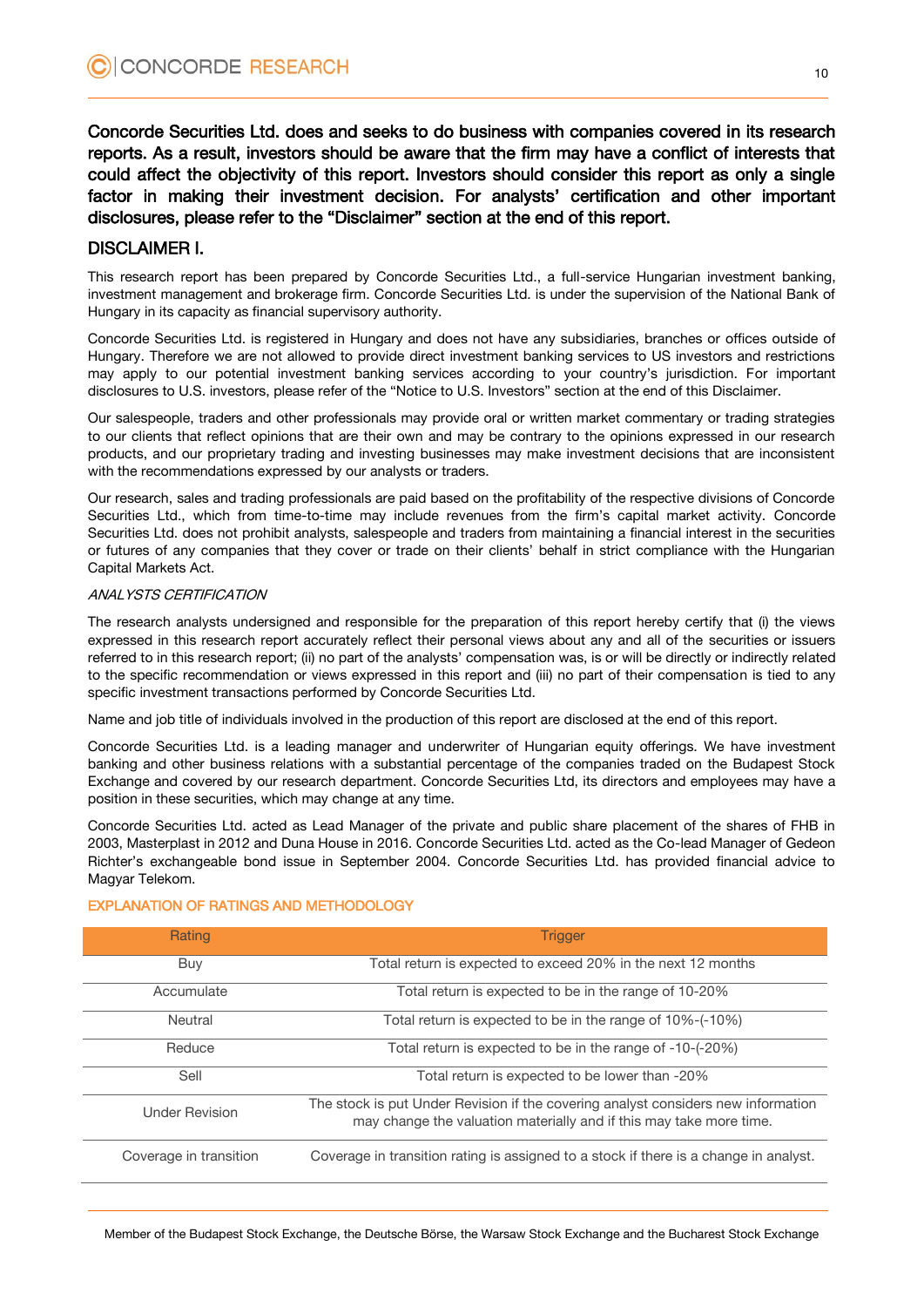#### Securities prices:

Prices are taken as of the previous day's close on the home market unless otherwise stated.

#### Valuations and risks:

Analysis of specific risks to set stock target prices highlighted in our investment case(s) are outlined throughout the report. For details of methodologies used to determine our price targets and risks related to the achievement of the targets referred to in the main body of the report or at [Rating Methodology](https://www.con.hu/wp-content/uploads/2016/04/Methodology_concorde_research.pdf?tstamp=201710021038) on our website, visit (https://www.con.hu/wp-content/uploads/2016/04/Methodology\_concorde\_research.pdf?tstamp=201710021038)

#### Research disclosures:

Concorde Securities Ltd. may have published other investment recommendations in respect of the same securities/instruments recommended in this report during the preceding 12 months. Disclosure of previous investment recommendations produced by Concorde Securities Ltd. in the previous 12 months can be found at [Rating history.](https://www.con.hu/wp-content/uploads/2016/04/Rating-history.pdf?tstamp=201710021038) (https://www.con.hu/wp-content/uploads/2016/04/Rating-history.pdf?tstamp=201710021038)

#### **GFNFRAI**

This report is provided for information purposes only and does not represent an offer for sale, or the solicitation of any offer to buy or sell any securities.

The information, and any opinions, estimates and forecast have been obtained from sources believed by us to be reliable, but no representation or warranty, express or implied is made by us as to their accuracy or completeness. The information, opinions, estimates and forecasts may well be affected by subsequent changes in market conditions. This document may not be reproduced in whole or in part, or published for any purpose.

REPRODUCTION OR REBROADCAST OF ANY PORTION OF THIS RESEARCH REPORT IS STRICTLY PROHIBITED WITHOUT THE WRITTEN PERMISSION OF CONCORDE SECURITIES LTD.

#### DISCLAIMER II.

This research/commentary was prepared by the assignment of Budapest Stock Exchange Ltd. (registered seat: 1054 Budapest, Szabadság tér 7. Platina torony I. ép. IV. emelet; company registration number: 01-10-044764, hereinafter: BSE) under the agreement which was concluded by and between BSE and Concorde Securities Ltd. (registered seat: H-1123 Budapest Alkotás utca 50., company registration number: 01-10-043521, hereinafter: Investment Service Provider)

BSE shall not be liable for the content of this research/commentary, especially for the accuracy and completeness of the information therein and for the forecasts and conclusions; the Service Provider shall be solely liable for these. The Service Provider is entitled to all copyrights regarding this research/commentary however BSE is entitled to use and advertise/spread it but BSE shall not modify its content.

This research/commentary shall not be qualified as investment advice specified in Point 9 Section 4 (2) of Act No. CXXXVIII of 2007 on Investment Firms and Commodity Dealers and on the Regulations Governing their Activities. Furthermore, this document shall not be qualified as an offer or call to tenders for the purchase, sale or hold of the financial instrument(s) concerned by the research/commentary.